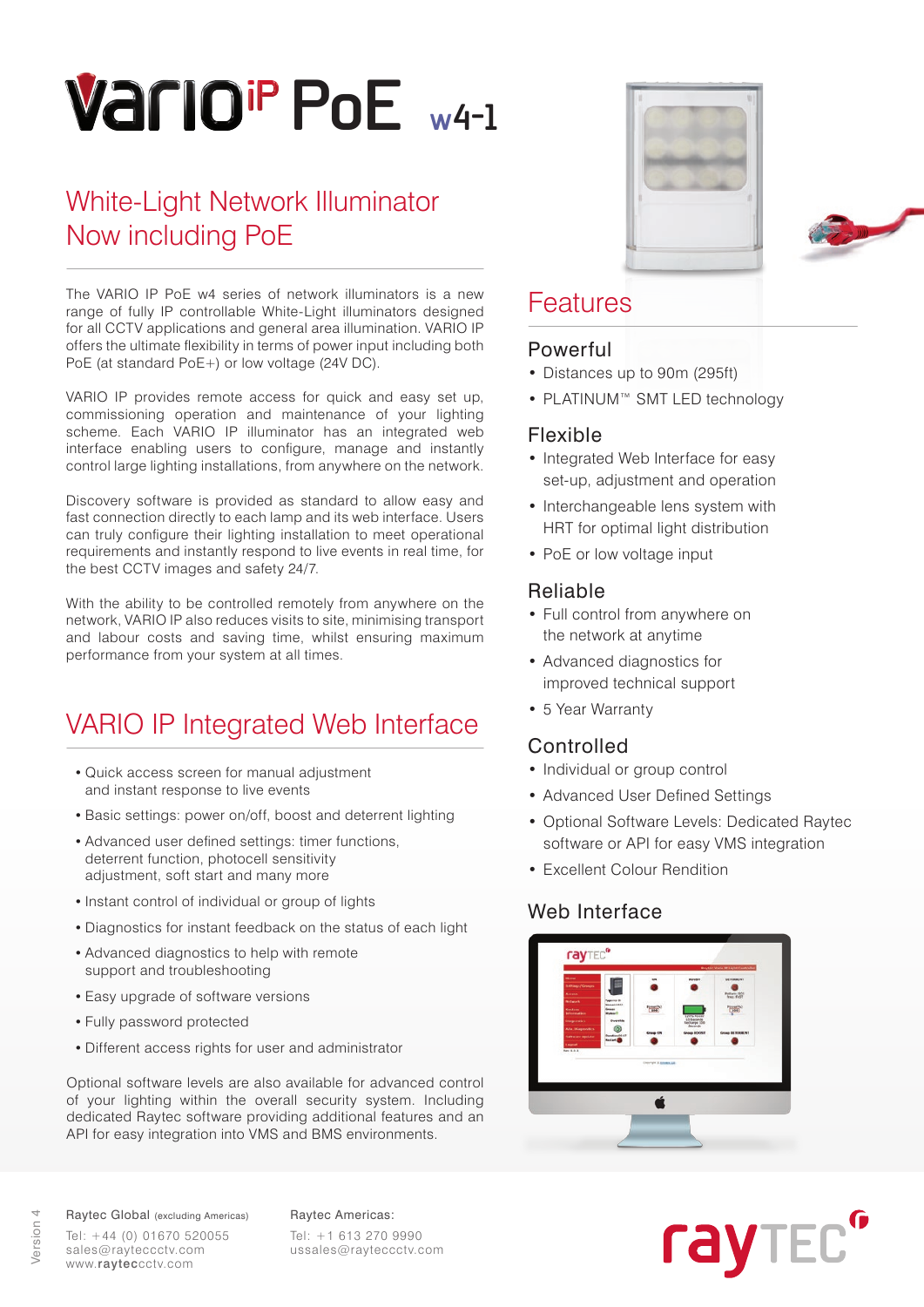## Software Levels

#### Standard Software:

#### Level 1: Integrated Web Interface

All lights are provided as standard with an Integrated Web Interface which can be accessed from anywhere on the network. Allows quick access to basic settings as well as a host of advanced user defined settings.

#### Optional Software:

#### Level 2: Dedicated Raytec Software

Dedicated software loaded onto a network PC offering additional features and powerful capability for scheduling operation of all lights in larger systems.

#### Level 3: Raytec API

Raytec API allows easy integration into a VMS environment, for control of lighting in overall security system.

# Applications



# Vario Family Features

All VARIO illuminators combine the latest advances in optics, electronic feedback and green technology into an outstanding all-round package.

The unique VARIO beam pattern system is the latest development in interchangeable holographic optics and allows users to precisely match the angle of illumination to the required field of view. A standard VARIO kit includes interchangeable lenses to deliver angles of 10,35 and 65 degrees out of the box. Other angles available on request.

VARIO lenses use hot-spot reduction technology (HRT) to produce images far better than those possible with normal LED illuminators. The HRT system delivers a highly diffused elliptical beam shape to deliver light directly to where it is most needed, allowing greater illumination distances, reducing light and energy wastage and preventing the overexposure of foreground objects.



## Key Features



#### Dedicated IP Lighting with PoE

Remote control from anywhere on the network. Easy set-up, commissioning, operation and maintenance, minimising labour time and costs whilst maximising performance 24/7



#### Integrated Web Interface

Provides quick access screen for instant response to live events in real time as well as a host of advanced settings



#### Advanced User Defined Settings

Integrated web interface also provides a host of user defined additional settings. Tailor your solution to meet the exact demands of your installation, for the best CCTV images and safety 24/7. Illuminators can operate individually or as part of a group.



#### Optional Software Levels

Dedicated Raytec software loaded onto a network PC provides enhanced features, user friendly GUI, powerful capability for scheduling operation of all lights in larger systems. An API is also available allowing smooth integration into a VMS environment to maximise the performance of lighting within the overall security system.



#### Interchangeable Lensing

Angle of illumination can be easily, quickly and precisely adjusted by changing the holographic lens insert. Never again be caught with the wrong angle illuminator.



#### Hot-spot Reduction Technology

Hot-Spot Reduction Technology (HRT) delivers a highly diffused, elliptical beam shape to deliver more light where it is needed, generating both longer distances and minimising light wastage. The HRT system also minimises overexposure of foreground objects.

Raytec Global (excluding Americas) Raytec Americas:

Tel: +44 (0) 01670 520055 sales@rayteccctv.com www.rayteccctv.com

Tel: +1 613 270 9990 ussales@rayteccctv.com